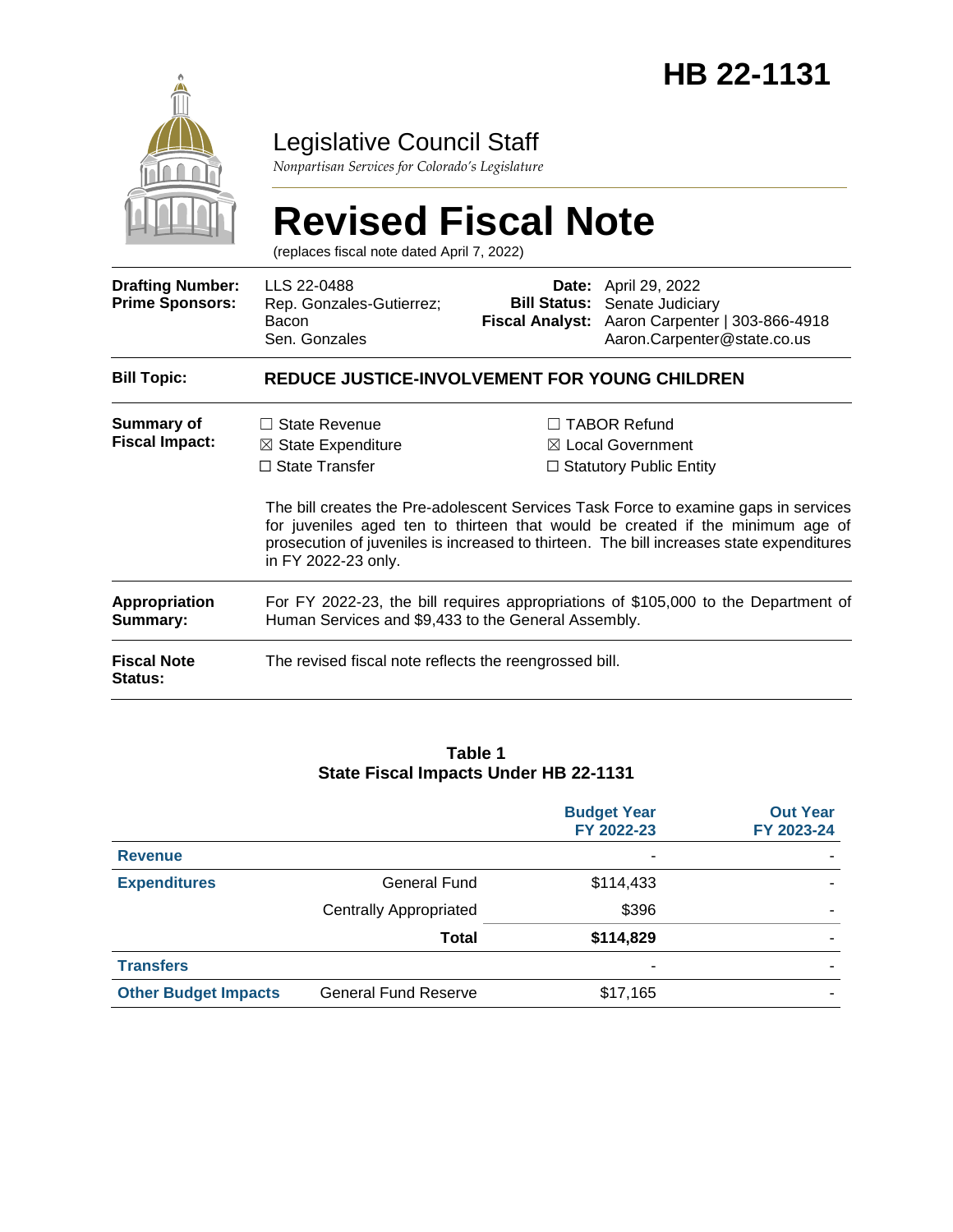Page 2

# Page 2<br>April 29, 2022 **HB 22-1131**

# **Summary of Legislation**

The bill creates the 32-member Pre-adolescent Services Task Force in the Department of Human Services (CDHS) to examine gaps in services for juveniles aged ten to thirteen that would be created if the minimum age of prosecution of juveniles is increased from ten to thirteen and make recommendations on addressing those gaps. The task force must convene by August 1, 2022, meet at least twice monthly through December 2022. Members serve without compensation, except that 8 members may receive per diem, including 4 legislators. The task force must create a report containing its examinations and recommendations by December 30, 2022, and send it to the General Assembly. The task force repeals July 1, 2023.

#### **State Expenditures**

The bill will increase state expenditures in the CDHS and the Legislative Department by about \$114,829 in FY 2022-23 only from the General Fund. Expenditures are shown in Table 2 and detailed below.

| <b>Cost Components</b>              |              | FY 2022-23 | FY 2023-24 |
|-------------------------------------|--------------|------------|------------|
| <b>Department of Human Services</b> |              |            |            |
| <b>Task Force Facilitator</b>       |              | \$100,000  |            |
| Per Diem                            |              | \$5,000    |            |
| <b>CDHS Subtotal</b>                |              | \$105,000  |            |
| <b>Legislative Department</b>       |              |            |            |
| Legislator Per Diem and Travel      |              | \$9,433    |            |
| <b>Centrally Appropriated</b>       |              | \$396      |            |
| <b>Legislative Subtotal</b>         |              | \$9,829    |            |
|                                     | <b>Total</b> | \$114,829  |            |

#### **Table 2 Expenditures Under HB 22-1131**

**Department of Human Services.** The CDHS will require \$100,000 to hire a contractor to facilitate and assist the task force in its work within the timeline established by the bill, and \$5,000 to pay certain members per diem, as allowed by the bill.

**Legislative Department.** Reimbursement for legislative task force members assumes ten meetings between August and December 2022, with a per diem of \$111.82 and average travel expenses of \$124.00, for each of the four members.

### **Local Government**

In FY 2022-23, local government workload will increase for local officials participating on the task force.